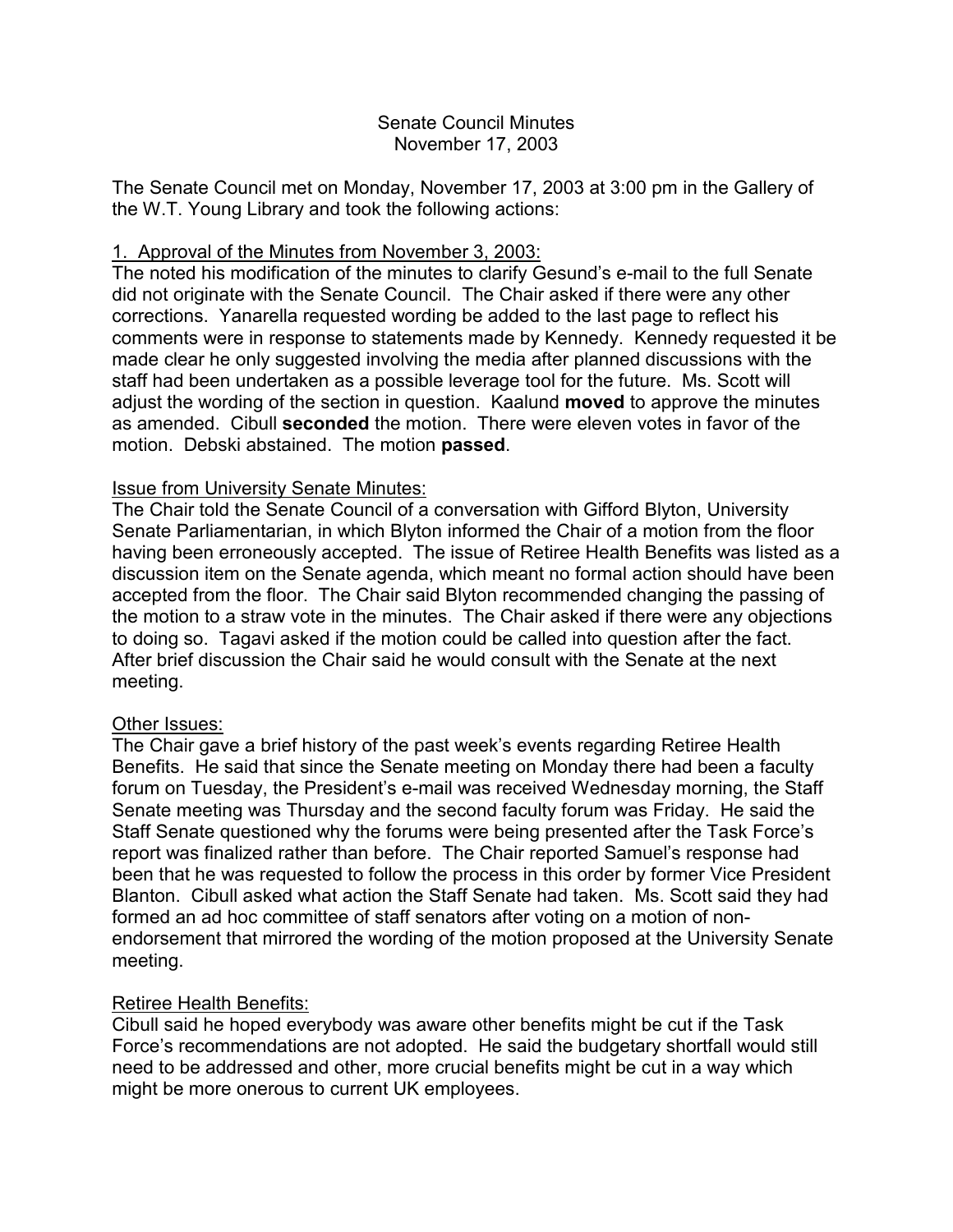Kaalund asked if upper level administrators were going to be affected by this potential change to the retirement benefits structure. Kennedy said the President is a special case. Kaalund asked if other administrators like Nietzel would be affected. He added there was no certainty that more draconian measures would be employed if this proposal is not adopted and cited the speculative nature of the projections utilized by the Task Force. Cibull responded that other, more draconian measures will be employed since health care costs continue to rise. He said the University might start utilizing a healthcare savings account and will provide fewer pharmacy benefits.

Saunier expressed her thought that the University might have to cut benefits or contribute less to benefits in the first few years after adopting the proposal since it will cost the University more in the first few years than it currently does. She suspected the money to cover that increase might be taken from sources currently used to fund healthcare benefits.

Kennedy made a comment about the sudden rise in cost to retirees at the 13 year mark. Tagavi said the rise was not sudden. Kennedy read some numbers from the Task Force's report to support his position. The Chair noticed Tagavi was discussing the affect on retirees who retire before the implementation date while Kennedy was discussion the impact on those who would have to use the notional account.

Tagavi noted the Senate Council seemed to be discussing this matter as being something other than an accounting issue. Cibull said the Task Force was no longer employing that argument. Cibull said he thought the faculty by-in would have been greater had the open forums occurred prior to the drafting of the Task Force's final report. He added the replacement of the accounting issue with another issue was likely.

Debski suggested addressing this issue first. Yanarella told Cibull the Provost had made mention of Cibull's comments regarding the need for further benchmark study at last Tuesday's breakfast.

The Chair relayed information to the Senate Council members regarding a phone call he received from the President last Tuesday afternoon. The Chair said the President seemed distraught and the Chair suspected the University's underlying financial problems might have been the source of the President's concern. Cibull suggested the President could put that issue on the table so it could be addressed by the University's in-house experts from the various on-campus business schools.

## 2. Supporting Rationale for proposed motion on the Task Force's Report:

Yanarella provided copies of rationale he drafted in preparation for this conversation. He said he incorporated the six or seven key arguments from last Monday's Senate meeting. He added he tried to include the arguments regarding technical issues of the report since the moralistic comments at the Senate meeting might shift much needed focus from the issues most resonant issues.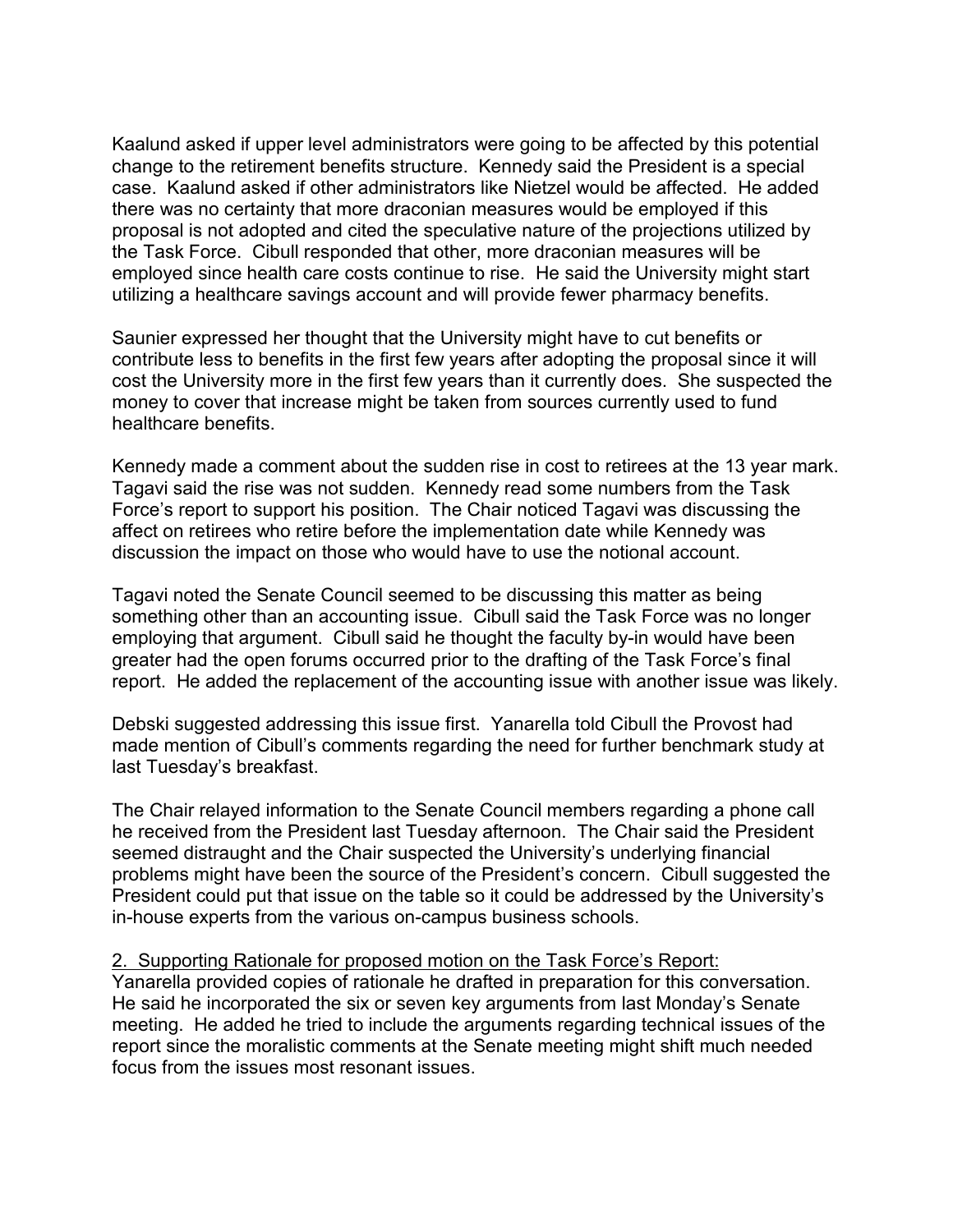The Chair informed the Senate Council the President had been invited to the Senate Council meeting on the twenty-fourth of November. Ms. Scott said the President's office had not confirmed his availability. Cibull and Bailey suggested rearranging the meeting time to fit the President's schedule. Ms. Scott will communicate that sentiment to the President's office.

Kennedy said he had a conversation with the President in which the President articulated his doubt that the University would move forward in addressing this issue until other institutions of higher education followed suite. Cibull noted the Task Force's report had already been made and a very short time-table had been outlined, which indicates a decision would be made soon. Kennedy said the President thought it was prudent to get the Task Force moving, given the new GASB standards.

Jones wondered why the GASB rationale was being used when the issue was more directly related to the University's internal financial issues. Kennedy said he thought GASB would have an affect on the University's ability to levy bonds. Edgerton said he spoke with Myer, an agricultural economist, about this issue and learned that even though GASB is not a federal agency, it does have significant clout with insurers and other agencies of a non-federal nature. He also said he felt the conversation had been side-lined in the semantics of whether or not this is an accounting issue.

The Chair said the main issue seemed to be the need to include the funding of retiree health benefits against the University's assets on the balance sheet. Bailey and Cibull reiterated their interest in meeting with the President at his convenience. Kennedy suggested producing a solid piece of work before sitting down with the President.

Yanarella presented the various points of the rationale he drafted. The Senate Council members provided feedback and editorial suggestions. Ms. Scott will compile the suggestions and will circulate a revised version. A copy will be attached to these minutes.

The Chair then asked the Senate Council members to consider what action they wished to take for the future. Cibull made two suggestions. The first was to ask the Administration to frame the question at hand. The second suggestion was to appoint a blue ribbon committee to include faculty from appropriate disciplines to examine the question, once framed. Tagavi suggested the committee should include equal numbers of staff, faculty and administrators. Debski said the committee should focus on exploring options once the question was framed. Saunier hoped the newly framed question would make it clear if the retiree health benefit issue was pressing because of GASB or because of internal budgetary issues so the committee would know which issue to address. Cibull noted the GASB issue didn't come up during the Task Force's presentation to the Senate.

Edgerton suggested including a retiree on the proposed committee. Debski noted the appointment of a retiree would be premature if the issue was actually the budget rather than retiree benefits. Debski hoped the proposed committee would be able to create a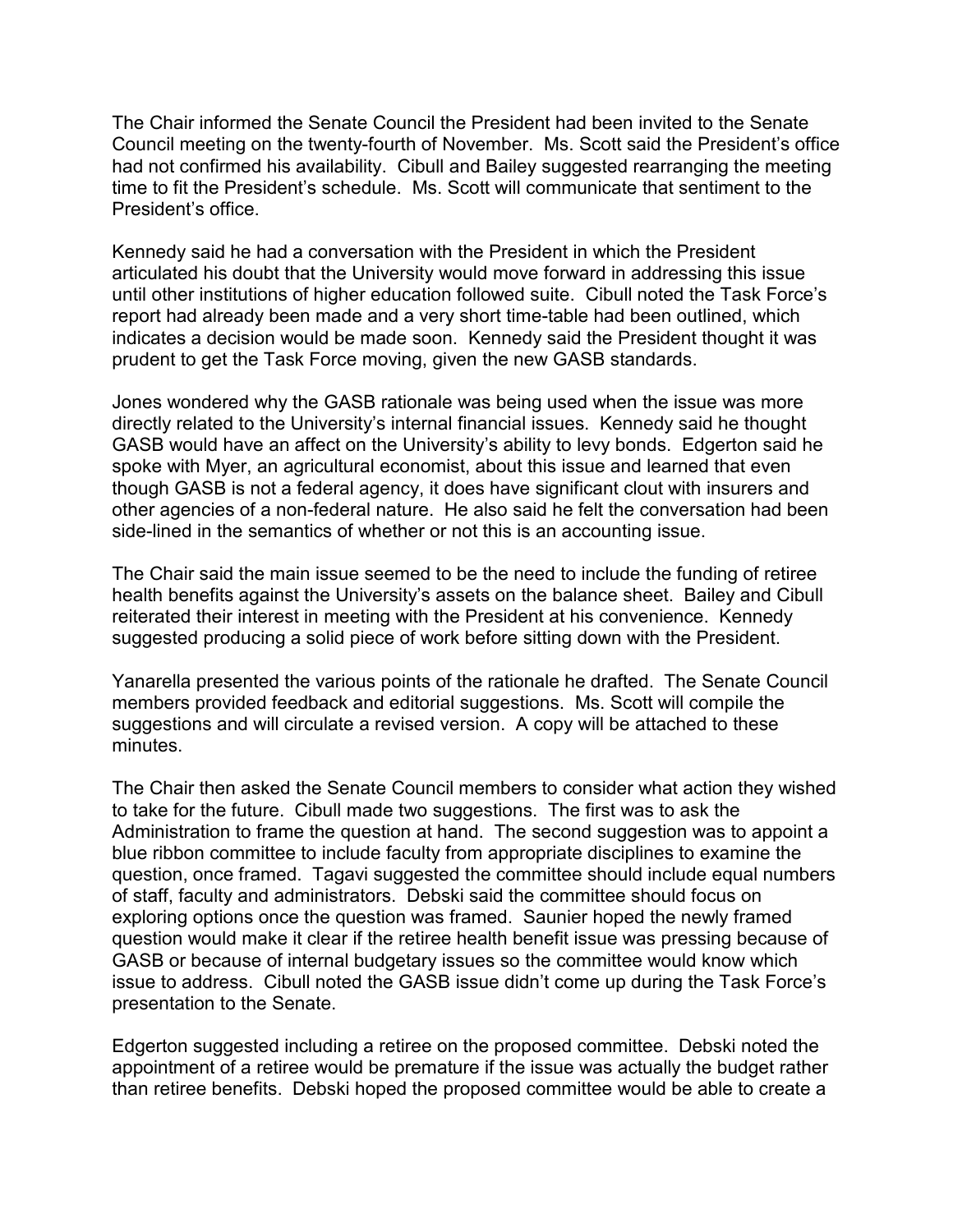positive process. Tagavi asked the Chair to communicate the proposal at hand to the Chair of the Staff Senate. The Chair agreed to do so. Cibull suggested investigating the Staff Senate's progress on this matter.

The Chair asked who should be invited to next week's Senate Council meeting. Cibull said the President could bring anybody he liked, but suggested Siemer as a likely candidate. Jones asked how often the Chair was invited to the President's cabinet meeting. The Chair said he had attended once, but had not been specifically invited aside from the regular standing invitation. He reminded the Senate Council of the recent change in Chief of Staff and suggested that perhaps he should contact the new Chief of Staff to find out how to be included in the future.

Debski expressed her interest in inviting Siemer as well as the President. Tagavi noted the President might not be able to address the report of the Task Force since he has not officially received it from the Employee Benefits Committee yet. Cibull said he didn't think the President would stand on that protocol and suggested he would be willing to comment on the report. Saunier asked if the source of the President's information regarding the recent Senate meeting was known. No answer was given.

Kennedy said the meeting with the President should focus on the substance of the report. Various Senate Council members expressed their feelings about what transpired at the Senate meeting, with some members feeling it was as amicable a discussion as possible while others felt that at least some comments were inappropriate.

### Other Business:

The Chair asked the Senate Council members to consider the upcoming Senate Council officer elections. He reminded the Senate Council of its request to hold the elections during the first week of December. He also asked the Senate Council if it would like to formalize a nomination process or continue using the system already in place.

Cibull asked if there was a process of ascension by which the vice chair becomes chair. The Chair said no such rule currently existed, but suggested the issue be examined in the future. Kennedy said he thought there was an assumption that Edgerton would ascend to the position of Chair.

After further conversation regarding the rules as to who was eligible to run for which officer position, Tagavi suggested the nomination process be conducted by secret ballot. Saunier asked how such a process would occur. The Chair reminded the Senate Council members that the candidates' willingness to serve must be ascertained, so knowing the potential slate of candidates in advance of the election might be beneficial. He asked if the Senate Council members wanted to know who the candidates are in advance of the election.